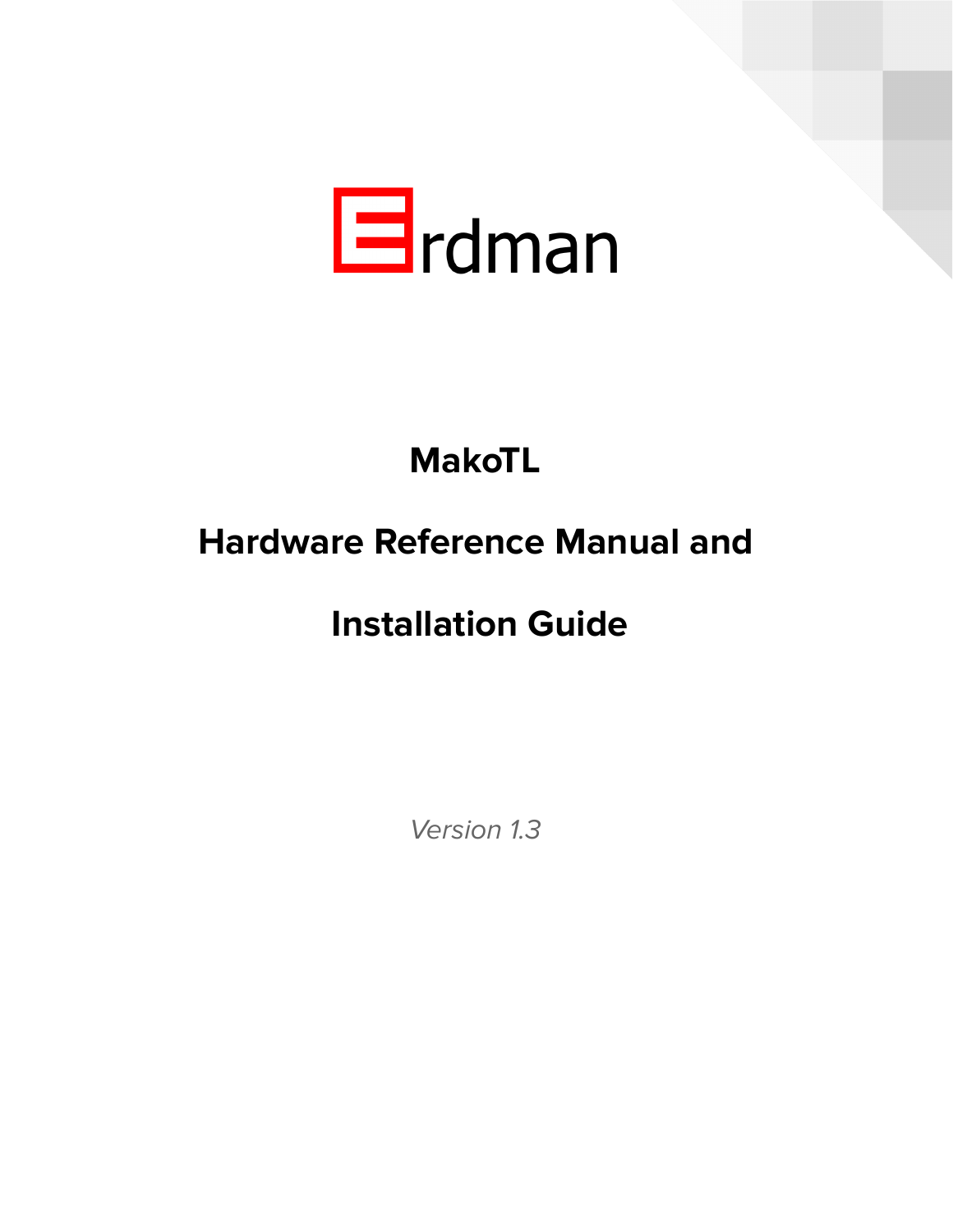# **Table of Contents**

<span id="page-1-0"></span>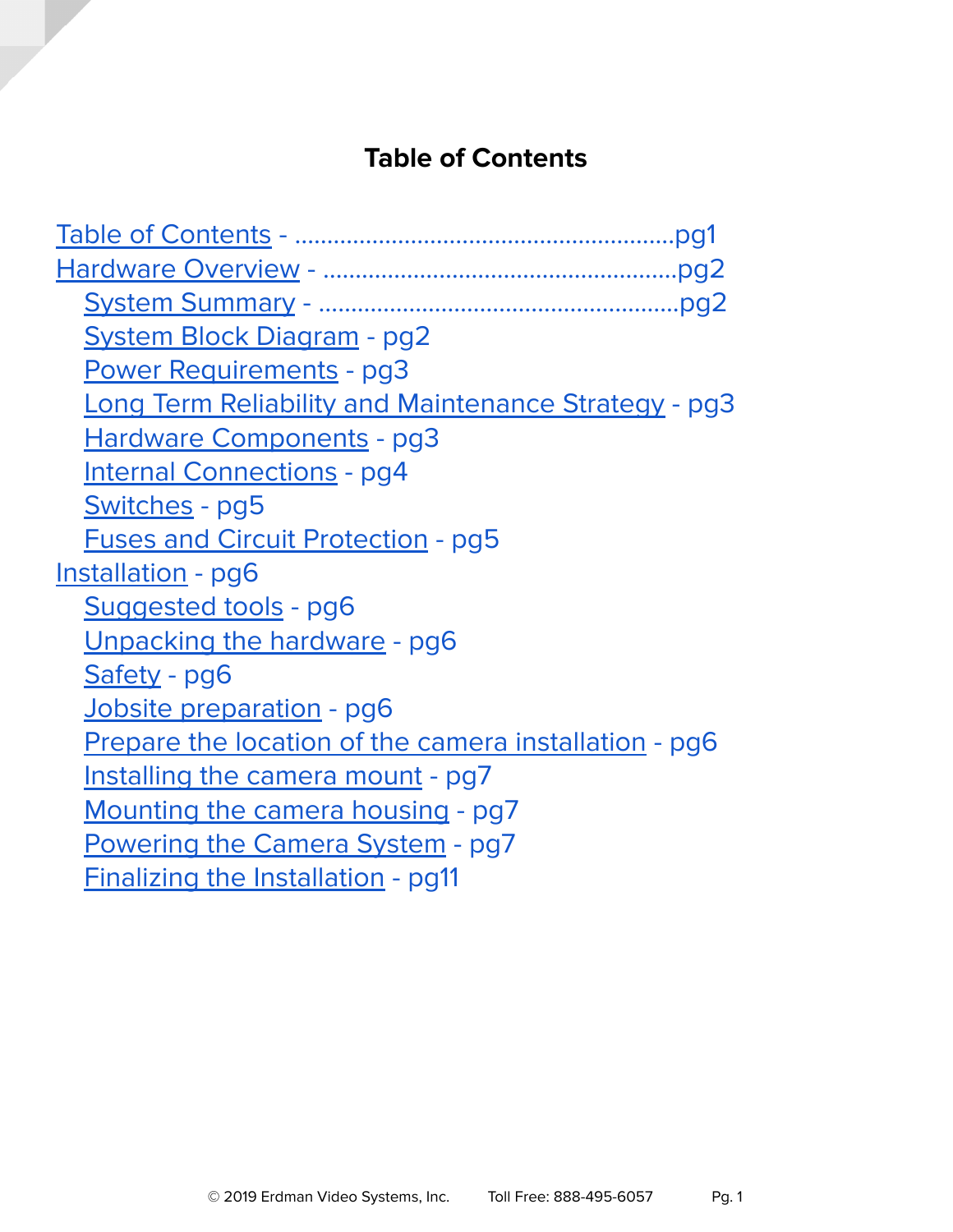# **Hardware Overview**

### <span id="page-2-1"></span><span id="page-2-0"></span>**System Summary**

The MakoTL System is an internet connected appliance which uses a Windows Embedded computer and embedded support circuitry to create a reliable image capturing system that can run unattended for months to years, while continuously taking images, archiving them and uploading them to the Internet. The main components of a complete system consist of the computer, watchdog circuitry, a digital camera with an environmental housing, support circuitry, power supplies and cabling.

# <span id="page-2-2"></span>**System Block Diagram**

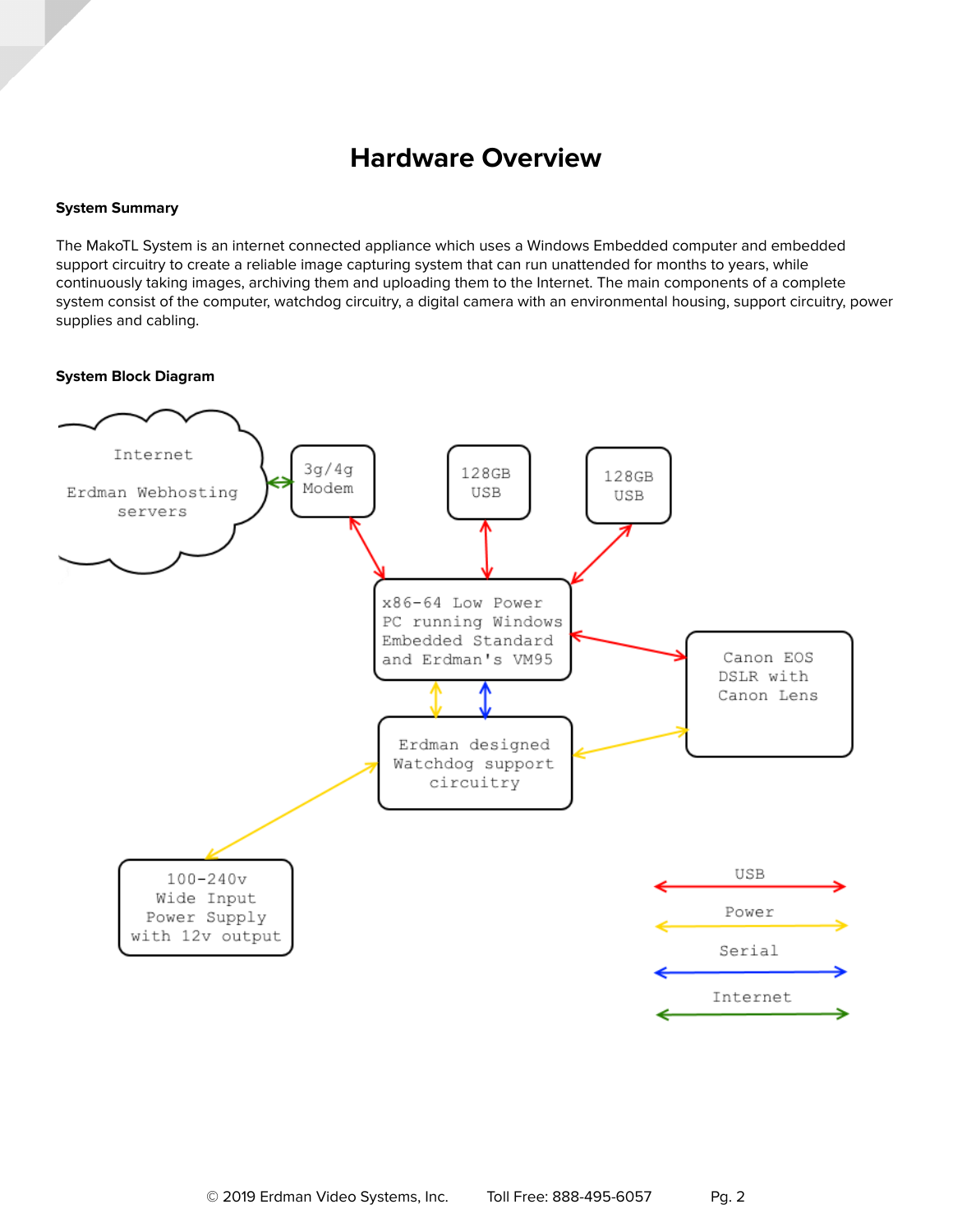#### <span id="page-3-0"></span>**Power Requirements**

The MakoTL System has a wide range voltage input. It is designed to accept 10v to 30v DC. Switching power supplies throughout the system ensure low power consumption of about 10 watts under full load (without heating elements). A wide range AC input power supply is included in the system. It accepts 100-240v AC and outputs 12v DC at 3A. Solar power stations are offered as an upgrade to facilitate placement where AC power is not available.

### <span id="page-3-1"></span>**Long Term Reliability and Maintenance Strategy**

There are a number of subsystems and features incorporated into the MakoTL to ensure reliable operation and remote maintenance. The MakoTL system incorporates an embedded microcontroller, henceforth called the Watchdog. The Watchdog performs various functions including power management, watchdog and A/D conversion. It's most important function though is ensuring that the system software continues to function. In the case of a software or operating system crash, the watchdog will automatically power cycle the system.

Remote access is included with the purchase of the system. Programming and maintenance can be performed remotely without having to visit the site.

The operating system shipped on the MakoTL system is a customized Windows Embedded 8 build that features a ROM operating mode. This mode ensures that no changes can be made to the system partition during normal operation. Images are stored on separate USB storage in a mirrored configuration.

Error reporting and system status can be sent via email.

The system hardware should routinely be checked for cleanliness every 3-6 months depending on the location. Bird droppings, dust, frequent rain, icy conditions, and salty environments will hasten this requirement. Extension mops can be purchased at your local hardware store to give you the ability to wipe down the external housings of any debris. Check screw cage clamp (green pluggable terminal) wiring at least once a year to ensure a tight connection. Check mounting bracket at least once a year for loose screws, attach points, or safety straps. Adjust as needed. If operating with UPS battery backup, be sure to follow the manufacturer's recommended battery replacement schedule.

#### <span id="page-3-2"></span>**Hardware Components**

Embedded x86-64 Computer: This component is what's called an embedded pc. It utilizes a low power x86-64 dual core 64 bit microprocessor, which runs at 1.33GHz. It is a very low power computer requiring approximately 6w. Systems will come with 4GB of RAM and two 128GB USB flash drives. The computer has 4 USB ports (2 occupied by flash storage and a third occupied by the EOS camera, a VGA port and an Ethernet (RJ45 jack).

Watchdog: This is an 8-bit microcontroller. It has 8K programmable flash and executes our custom firmware that performs a number of low level functions including power management, rebooting, A/D conversions, watchdog, voltage/temperature monitoring, and wake up alarm for the embedded pc.

Main Board: Our in-house designed and manufactured PCB. It's approximately 4" x 3" and sits as the base board in the card stack.

Functional Switches and LED's: There is 1 functional switch on the Main Board. The "on/off" switch is used to tell the Watchdog that the unit is to be powered on. This is a soft switch and carries no current. There are also 3 LED's located on the edge of the circuit card. Watchdog status, PC power, and HDD activity.

Ports and Connectors: All the user accessible ports to connect to the embedded pc are located on the edge of the board. This includes USB, monitor (VGA HDDB-15), and network (RJ/45). All external connections to the main board are through pluggable terminal strips. All the connections are labeled for convenience.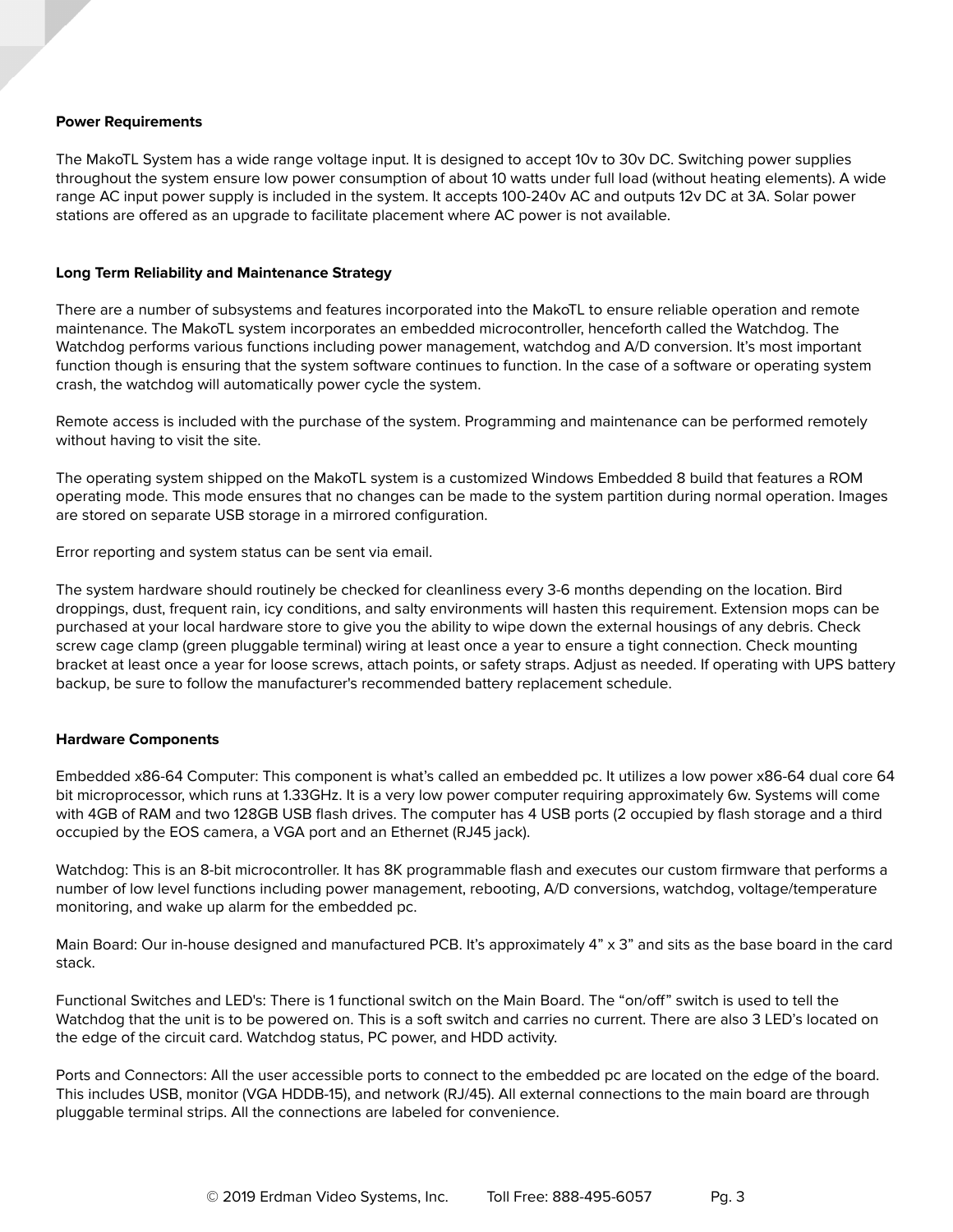Heaters: The system can be outfitted with heaters to prevent fogging/icing of the camera housing glass. The heaters come thermostatically controlled so as to turn on at 80° F and turn off at 110° F. This keeps the camera housing temperature at or above 80° F during most of the operation. This temperature range is well above the highest average dew point in the contiguous US, and safe for the equipment.

Enclosures: All our enclosures are outdoor rated. The camera enclosure is made from polycarbonate and certified to IP68 protection. The enclosure is UL listed.

### <span id="page-4-0"></span>**Internal Connections**

There are a number of internal connections that the user will encounter while setting up the MakoTL system. The user should familiarize themselves with the connections prior to system deployment. This will help keep stress and confusion in the field to a minimum. Below is a reference image for the "main board" component of the system. This shows where the switches fuses and LED's are located. It also shows the wire terminal locations.

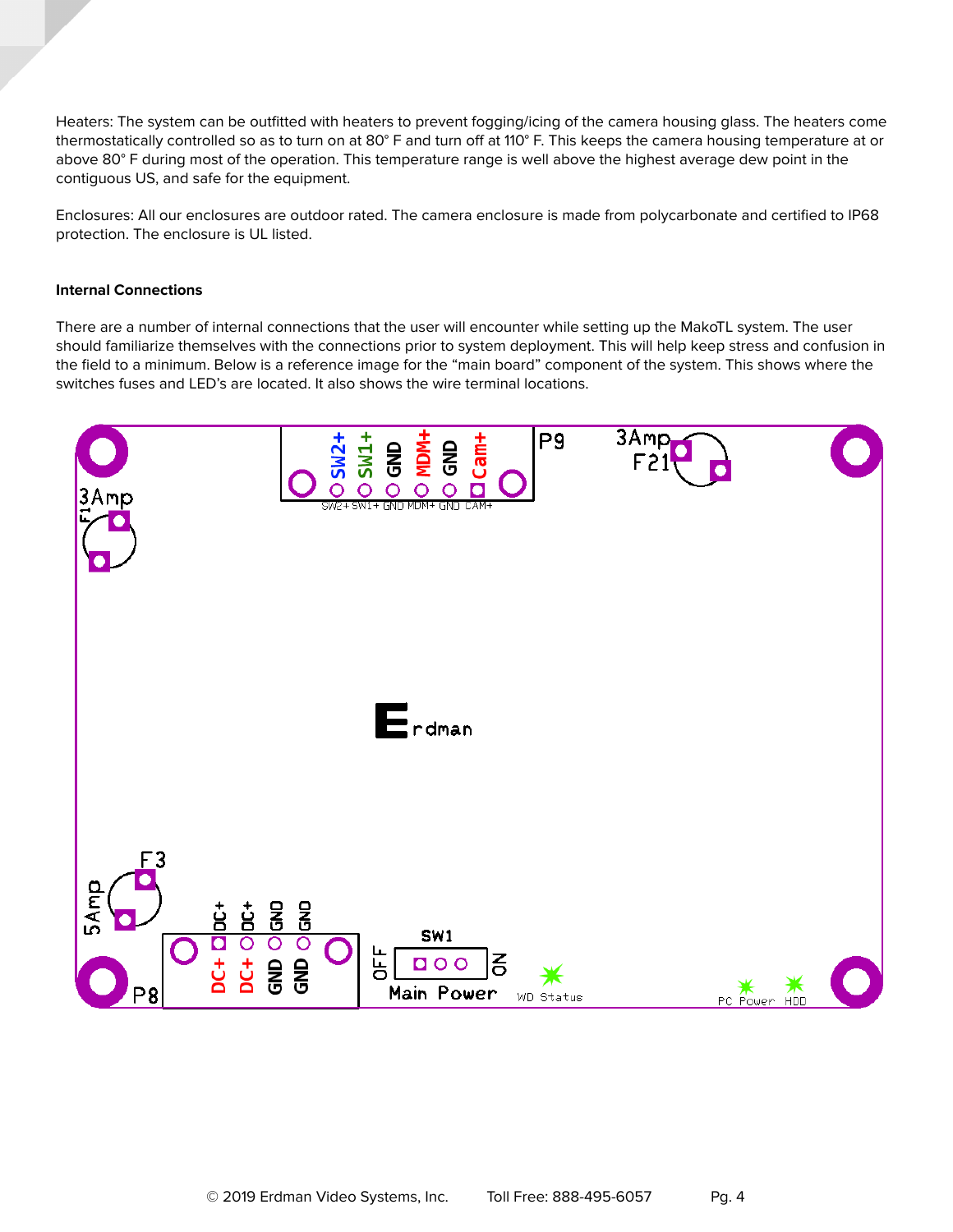

Embedded PC connections: The embedded PC has all the connections of a normal PC. These connections will allow you to connect a monitor, keyboard, mouse, and ethernet cable to the system for diagnostics and configuration. All the user connections are along the edge of the circuit board as shown above for easy access.

# <span id="page-5-0"></span>**Switches**

Power Switch: There is only one power switch on the EVS mainboard. This switch is a soft switch (no current passes through the switch.) Left position is "off", right position is "on".

#### <span id="page-5-1"></span>**Fuses and Circuit Protection**

There are three fuses on the EVS mainboard: one main fuse, one camera fuse, and one embedded PC fuse. These fuses are subminiature radial fuses and can be replaced in the event that they are tripped. Fuses will trip in the event of over-voltage or over-current conditions. These conditions are as follows:

| <b>Fuse</b>           | Overcurrent max | Overvoltage max |
|-----------------------|-----------------|-----------------|
| Main fuse - F3        | l5A             | 34VDC           |
| Embedded PC fuse - F2 | ЗA              | 7.0VDC          |
| Camera fuse - F1      | ßА              | 14.7VDC         |

Fig 1.8 Transient voltage protection ratings

Contact EVS to receive replacement fuses.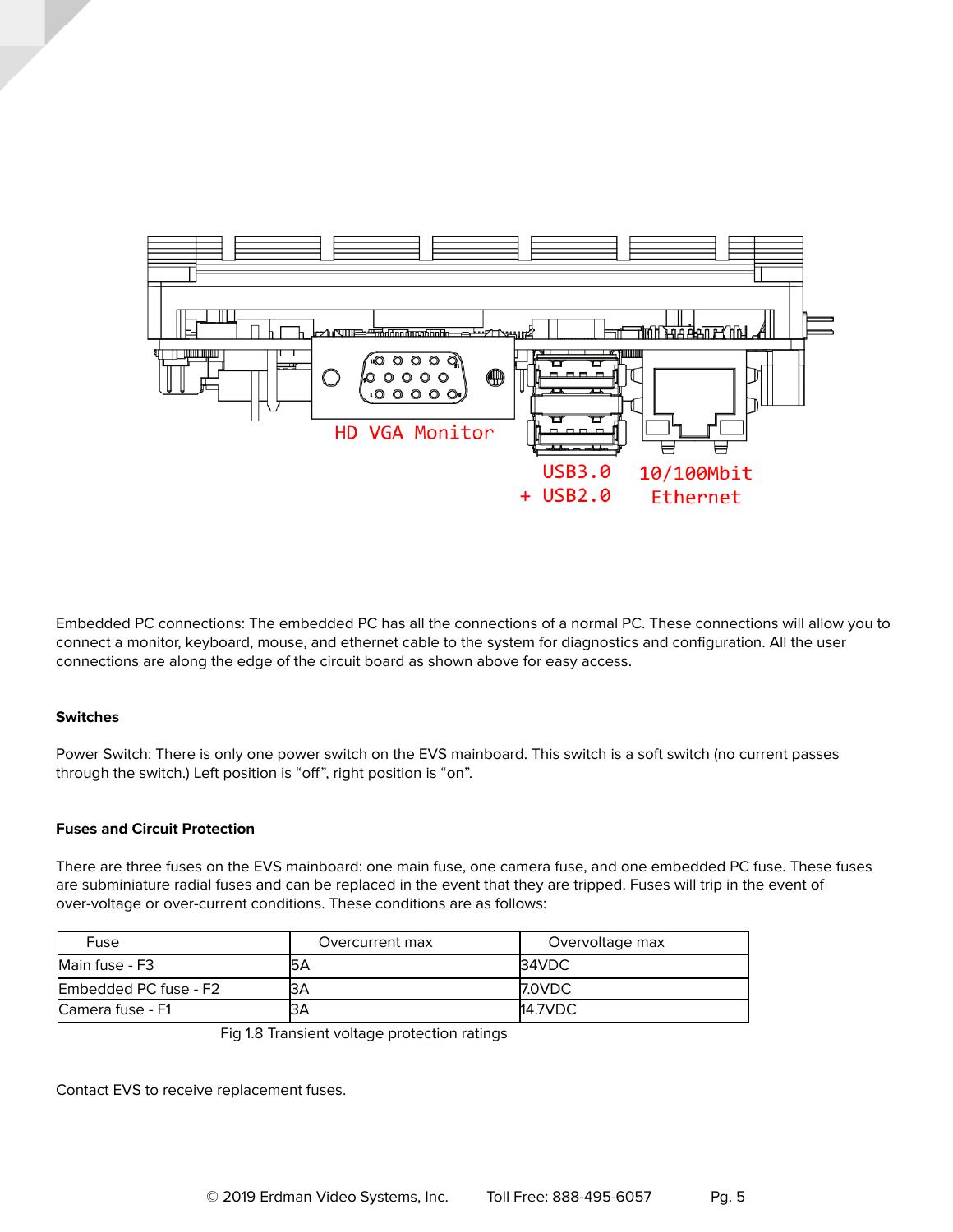# **Installation**

#### <span id="page-6-1"></span><span id="page-6-0"></span>**Suggested tools**

- ❏ #2 Phillips Screwdriver
- ❏ Large flat blade screw driver
- ❏ Small flat blade screw driver
- ❏ 7/16" open face/box wrench
- ❏ 1/2" open face/box wrench
- ❏ 3/4" open face/box wrench
- ❏ Adjustable crescent wrench
- ❏ Battery operated screwdriver with 5/16" nut driver
- ❏ Level
- ❏ Pliers
- ❏ Ty-wraps
- ❏ Wire cutters
- ❏ Wire strippers

# <span id="page-6-2"></span>**Unpacking the hardware**

Unpack all the boxes and lay the equipment out so that you can get an idea of the setup. If you find anything missing or have a question about a specific item please give us a call. Things can sometimes get damaged in shipping. It is better to get a damaged part replaced now before you get to the jobsite.

#### <span id="page-6-3"></span>**Safety**

Please take appropriate safety measures while working on the system. Take precautions such as wearing work safety glasses, work helmets, harnesses etc. to avoid any injuries. Follow all posted safety notices and guidelines for the location you are installing the camera. Many construction sites have specific requirements. If you are unsure of the guidelines of the job site you are on, ask for the superintendent or foreman. Usually they will be able to provide you with the appropriate safety equipment and instruction.

#### <span id="page-6-4"></span>**Jobsite preparation**

Scope out the location for the camera so that the angle of view can cover the entire subject matter. If you are unsure of the lens angle of your particular model you can find out by contacting us. Typical angles are 65°, 97° or 108°. If broadband internet and power are available on-site, consideration should be taken to locate the camera within reach of these resources. AC power and local broadband internet connection can save a considerable amount of money and time to perform an installation. If these are not available or out of reach the location must be scouted for cellular signal strength and clear southern exposure for a solar panel. Make sure you have permission to install the camera at the chosen location. If on a construction site, notify the superintendent of all intentions in regards to location and planned date of installation.

#### <span id="page-6-5"></span>**Prepare the location of the camera installation:**

Pole installation: If mounting on a new pole, be sure to install a pole with a minimum diameter of 6" or a minimum 6" X 6" post. Make sure the pole is installed to local building codes and permits. Please allow for enough ballast to ensure the pole/post is stable. Make certain the pole is as vertically level as possible and stable as possible. If mounting to an existing pole, be wary of other equipment attached to the pole that may interfere with the camera equipment. Inspect the pole for rotting or other deterioration. Small diameter vertical poles with a minimum diameter of 2" will also work. Camera mount parts required: Adjustable pole mount (EM2000).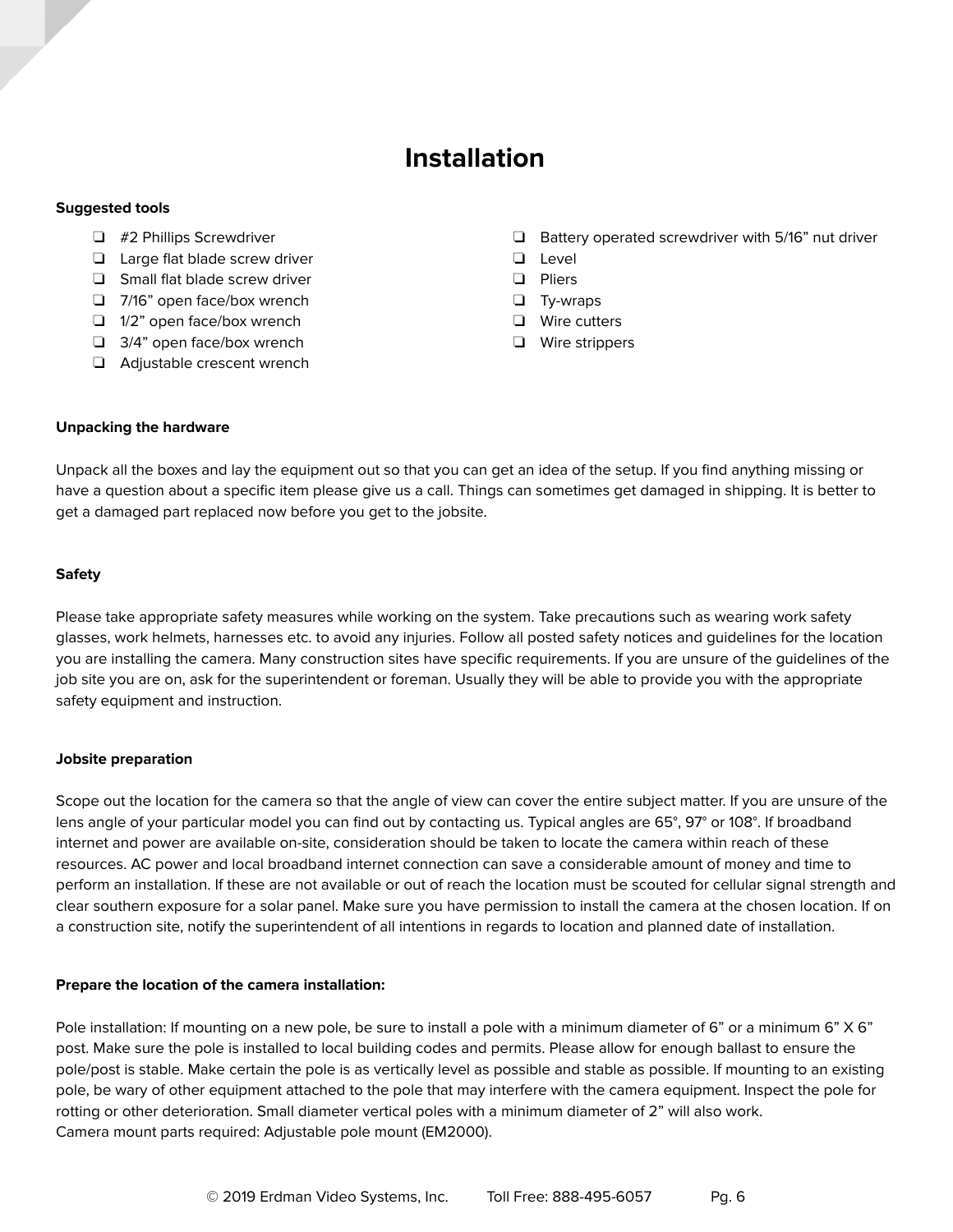Vertical wall installation: A suitable wall should be found that can hold up to 20lb of equipment. Use anchors for the mount that are suitable to the construction material(ex. sleeve anchors or heavy duty tapcons can be used for a concrete wall). Camera mount parts required: Mounting Arm and Adjustable Head.

Top of wall or parapet installation: Use anchors for the mount that are suitable to the construction material(ex. sleeve anchors or heavy duty tapcons can be used for a concrete wall). Extra care should be taken when anchoring through flashing. Be sure you know what is underneath. Also make sure silicone is used in all the penetrations in order to maintain the roof's waterproofing.

Camera mount parts required: Adjustable Head(AH1000), Pedestal bracket (PM2010).

# <span id="page-7-0"></span>**Installing the camera mount**

Attach the camera mount following the instructions provided in the Pelco Mount quick installation guides. Here are some tips:

- 1. It is useful to have a battery operated screwdriver/drill and a 5/16" nut driver to strap the hose clamps around the pole.
- 2. Be sure to point the arm towards the desired view. This allows for tilt adjustment of tapering poles.
- 3. The point of attachment of the arm and the pole adaptor can be leveled 5 degrees. To get the most level view, level the top of the arm as best as possible.
- 4. When using a pedestal, please use the included rubber washer between the adjustable head and mounting arm to prevent the mount from shifting in the future.

# <span id="page-7-1"></span>**Mounting the camera housing**

Mount the camera onto the adjustable head using the included steel bolts supplied. The ¼-20 bolts necessary have been screwed into the bottom of the camera enclosure or are attached to the mount so that they don't get lost. Strain relief the wires coming from the camera housing using cable ties. Providing enough wire for a service loop, approx. 1-2ft, is good practice.

# <span id="page-7-2"></span>**Powering the Camera System**

Option #1: Attach the camera system to an AC power source. The system will come with an 7-8ft 3 prong(US style) outlet cord. This is able to be plugged into 100v-240v AC power. Ensure that the outlet box is in a weatherproof location or that it's a GFCI protected outlet. If installing in a long term or permanent location, consider wiring directly to a 10A. This requires the removal or alteration of the power cord supplied. Ensure that the outlet is properly grounded.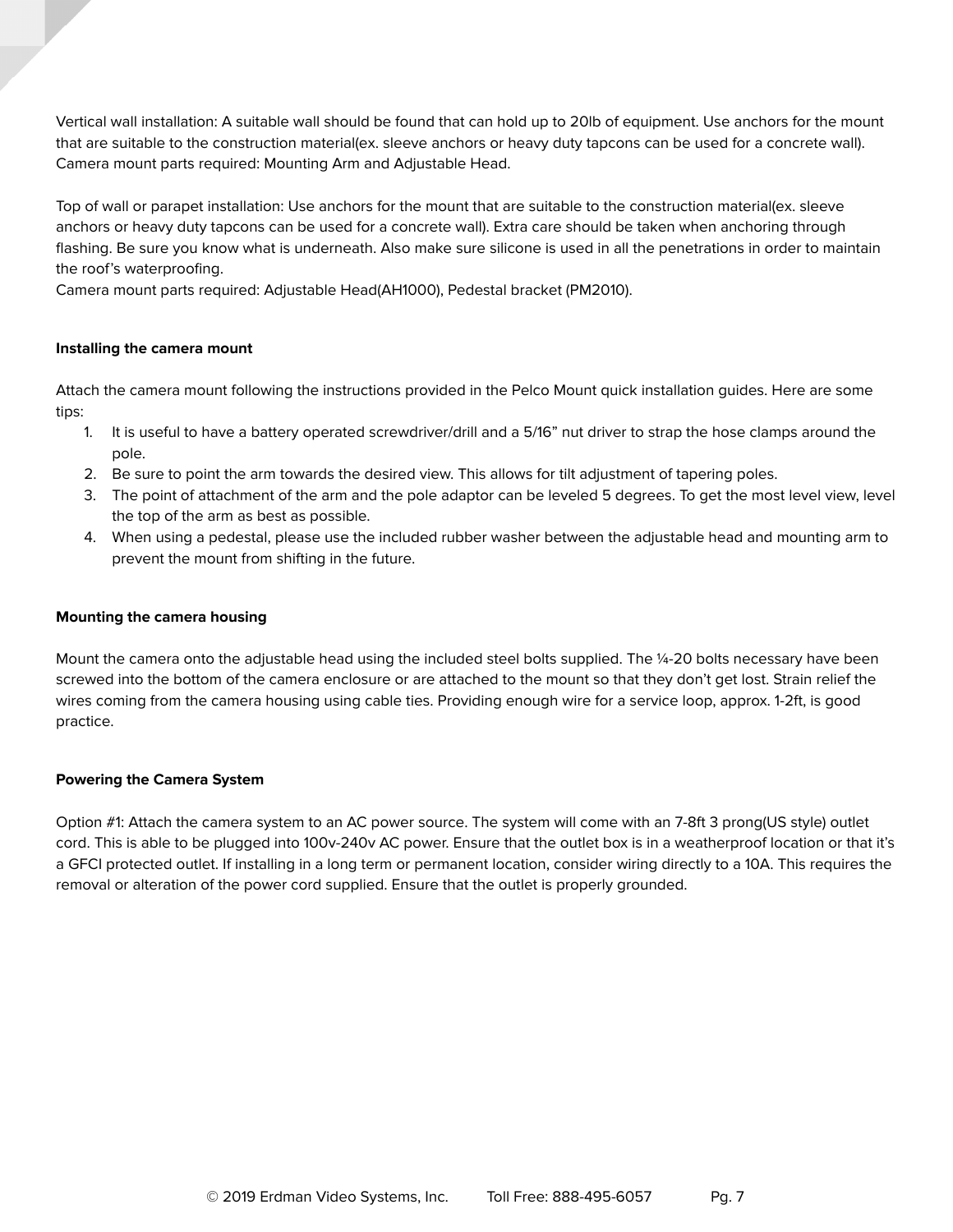Option #2 Solar Kit assembly and installation

1. Lay solar panel face down and attach to panel rails with ¼-20" bolts and washers using 7/16" wrench

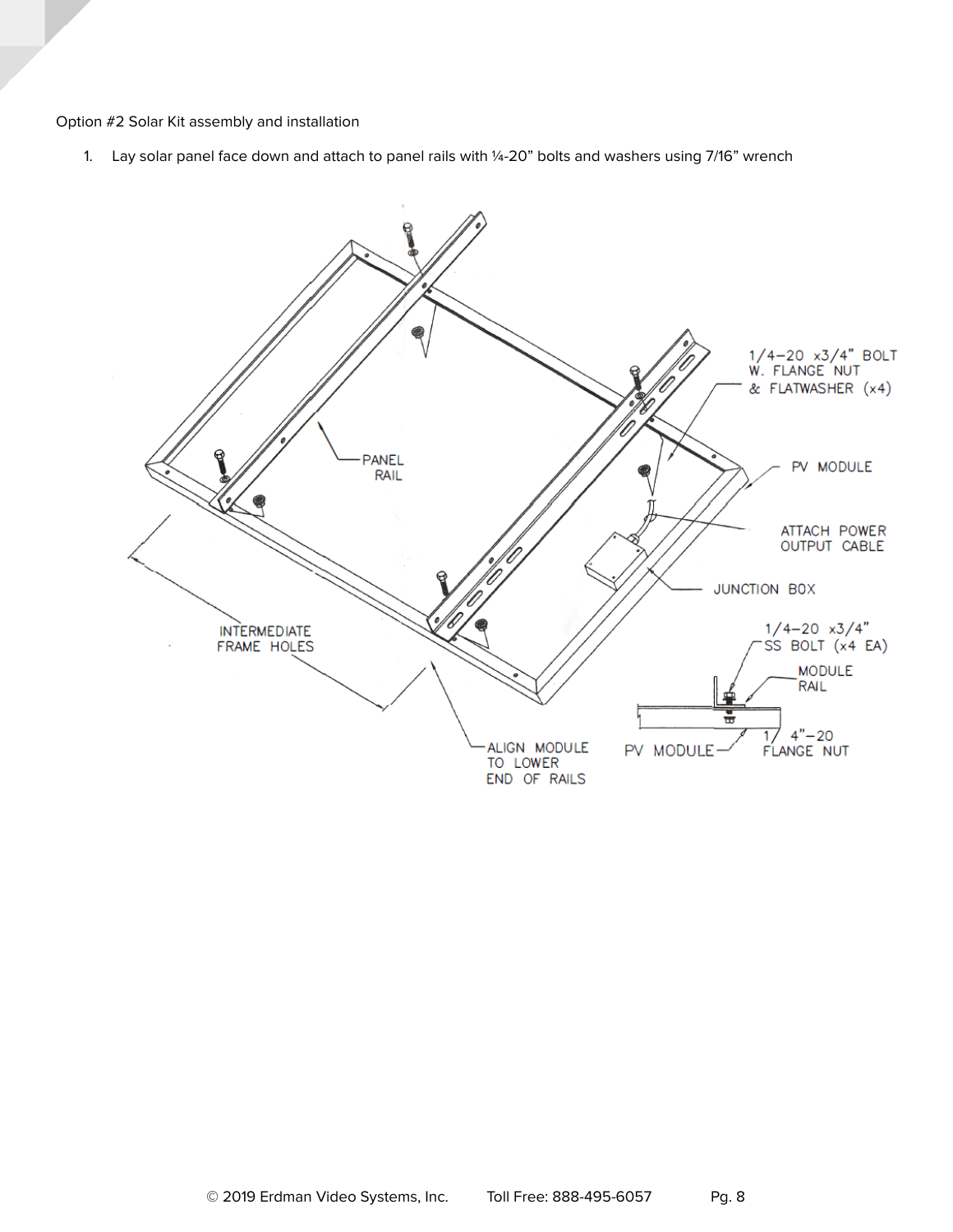- 2. Mount the upper and lower saddle bracket in one of the following ways:
	- a. U-Bolt You must specify the pole diameter to Erdman in order to have this shipped with your order.
	- b. 12"  $\times$  1/2" stainless steel pipe clamps
	- c. The saddle brackets should be spaced apart according to the following chart:

| Horiz. Tilt  | Mtg. Hole | X Dist. (inch) |  |
|--------------|-----------|----------------|--|
| $60^{\circ}$ | B         | 34.5           |  |
| 55           | в         | 31             |  |
| 50           | в         | 26.5           |  |
| 45           | B         | 18             |  |
| 40           | A         | 22             |  |
| 35           | A         | 18.5           |  |
| 30           | A         | 14.5           |  |
| 25           | A         | 8.75           |  |



This will help you achieve the desired angle for your installation latitude. Try to match the installation angle to the latitude. You also must face the panel due south if you are in the northern hemisphere.

- 3. Mount L-Bracket to the saddles using 5/16" stainless steel bolts and nuts provided
	- a. The distance between the L-Brackets is determined by the panel rails as assembled in step 1
	- b. Leave the bolts loose so they can be adjusted to attach the solar panel assembly
- 4. Mount Tilt Legs to L-Brackets using 5/16" stainless steel bolts and nuts provided a. Leave the bolts loose so they can be adjusted to attach the solar panel assembly
- 5. Attach the fully assembled solar module to the L-Brackets so the panel is the farthest away from the pole. Tighten the L-Brackets in place.
- 6. Attach the tilt legs to the now hinging solar module. The Tilt Legs can either be attached to the "A" hole or the "B" hole depending on your desired tilt angle(see table above).
- 7. Tighten all bolts and nuts and apply the included thread locking compound to ensure the safety of the installation.
- 8. Strain relief the wires to the pole or mounting arm using ty-wraps.

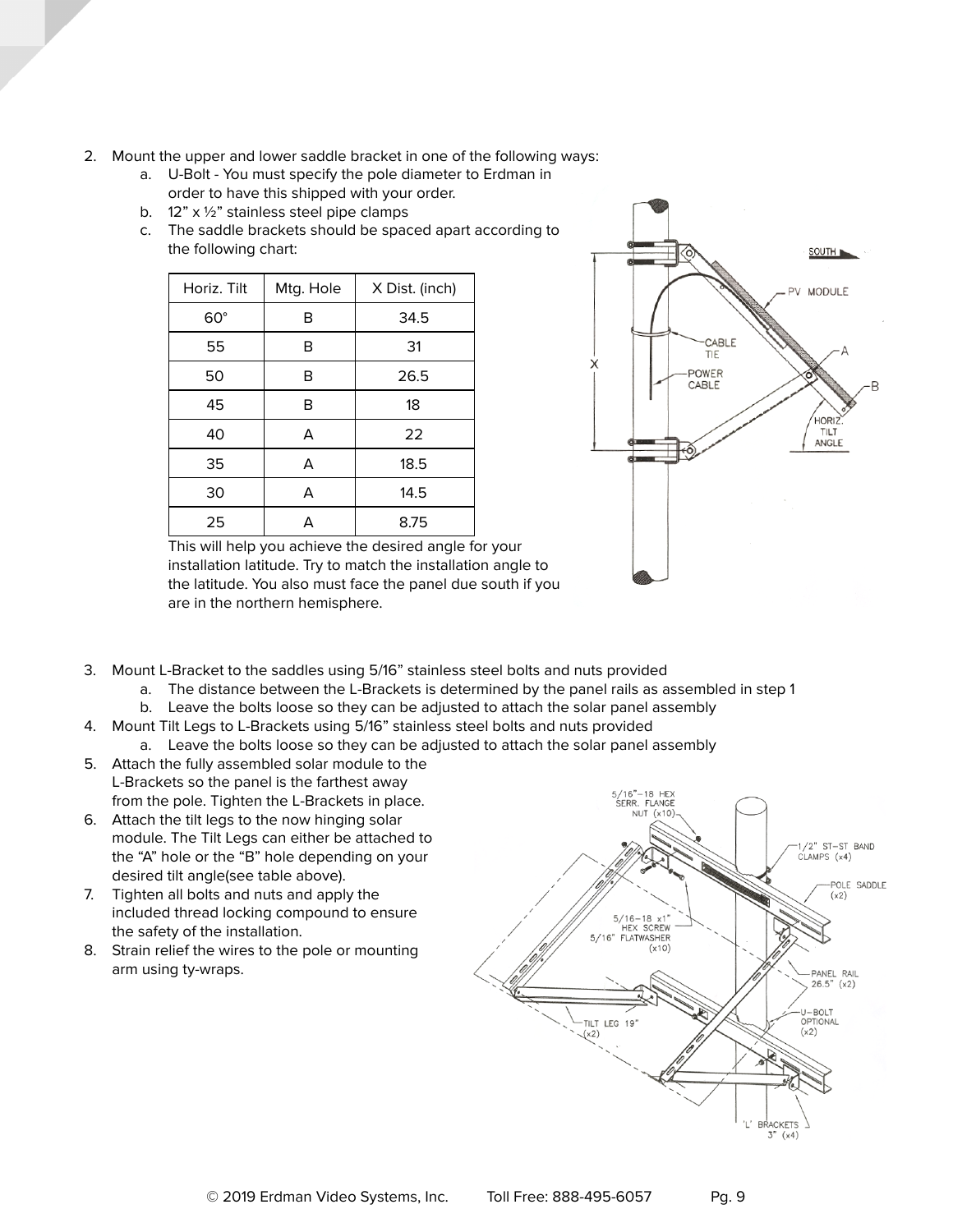- 9. Mount the battery box. The battery box comes with a pole/wall mounting kit. Installation of the box needs to be as close as possible to the solar panel. The top of the battery box should be at least 6 feet off the ground.
	- a. The battery box will mount to a pole using stainless steel straps or U-Bolts (shown)
	- b. If using U-Bolts, the pole diameter must be specified to Erdman before shipping.
	- c. If using stainless steel straps, double or triple up on the top mounting bracket. It is also recommended to utilize an additional braided steel rope for safety if only stainless steel straps are used. Also, please tuck the ends of the stainless straps under the mount or bend them to prevent eye injury.
- 10. Once the battery box is secure to the pole, place the battery inside the box so that the terminals are closest to the door of the box. This will make it easier to attach the battery terminal lugs.
- 11. Ensure that the load wire(wire that leads to the camera housing) and solar panel are not yet connected.
- 12. Attach the battery terminal lugs to the battery being careful to match the red wire to the positive terminal and the black wire to the negative terminal. All batteries are marked with "+" and "-" to denote the positive and negative terminals. Once the battery is connected, you should have lights on the charge controller.
- 13. After you are sure the battery is attached and the charge controller is powered, connect the solar panel by attaching the MC-4 connectors. These are pre-wired into the charge controller and hanging off the back of the box. Simply un-coil the wire and neatly ty-wrap it up the pole to the solar panel. Attach the wires by mating the "male" and "female" connectors.





14. Next, check the charge controller for functionality. It should indicate the overall status and battery condition with LED status indicators. Here is a table with the different statuses: